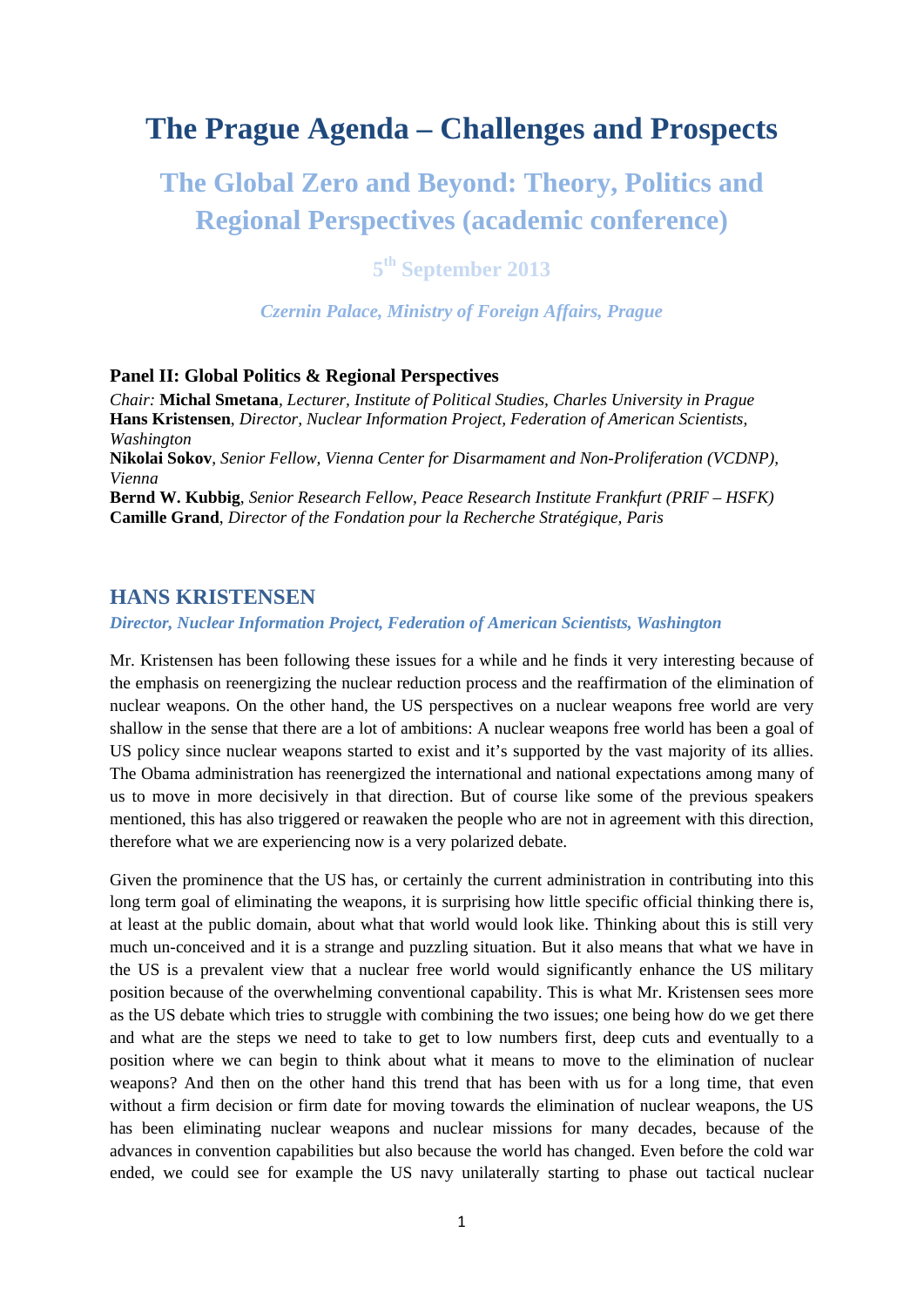weapons systems that were deployed at US warships all around the world. The conclusion was basically that they were no longer needed and that everything could be achieved with conventional forces. They did not require that the Russians would do the same, although it would have been appreciated, but there was no condition. We've seen other examples of weapons systems been retired, most recently in 2012 with the reduction of the nuclear tomahawk land attack cruise missile, which ironically happened at a time when the Obama administration was under increasing attack by the conservatives and the opponents of unilateral reductions. It just disappeared from the inventory. It was not announced, it was not declared and it just disappeared.

At this point, the elimination of nuclear weapons certainly seems like a distant goal and Obama´s statement in Prague that it might not happen in this lifetime has been used by some to say "certainly not in my lifetime". Even if we have the 2009 Congressional Strategic Posture Commission report which is very influential and still defining the US nuclear policy, although he was not asked to talk about the ultimate goal, the chairman nonetheless said in his introduction that all the commission members believe that reaching the ultimate goal of a global nuclear elimination would require a fundamental change in the EU politics. So on one hand the US continues to reduce nuclear weapons, it continues to reduce nuclear missions and it has had a policy to move towards the elimination of nuclear weapons for many decades, yet there is very little specific action about how to get there except taking concrete steps - this step by step approach that was mentioned earlier. There is one report or study that was done by the state department in 2012, which was attempting to define something called Mutual Assured Stability. It was produced by the International Security Advisory Board and it was trying to define a design for what the world should be like if you could imagine an elimination of nuclear weapons. It says: "A relationship among nations and international organizations (such as the European Union) in which nuclear weapons are no longer a central feature for their security, deterrence based on nuclear destruction is no longer necessary, and the likelihood of nuclear war is treated as remote because their relationship is free of major, core security issues such as ideological, territorial, or natural resource competition issues, and the benefits from peaceful integration in economic, political and diplomatic spheres provide a counterbalance to the perceived advantages of nuclear conflict". These are enormous goals. Obviously if you imagine that the world has to change that much before you can envision moving towards the elimination of nuclear weapons then it's never going to happen. Now the effects of such a move -and we are not just talking about the elimination of nuclear weapons, but also the effects of significantly reducing nuclear weapons- will have significant impact on the US posture review. The biggest issue there is that if we are actually able to convince other nuclear weapons states to give up their nuclear weapons, it would be an enormous strategic advantage for the United States in terms of conventional capability. One of the biggest fundamental contradictions in this process is that the US wants to move towards the elimination of nuclear weapons, but a precondition of doing that is to increase the capability of conventional forces and strengthen them in that sense. However, increasing those conventional forces would almost certainly prevent other nuclear weapons states from ever deciding to give up their nuclear weapons in order to match the US conventional capability. Thus there is this loop which is deeply contradictive and it may not be strange why there isn't any specific thinking or an agreement about this in the US.

In Prague President Obama promised two things: to take concrete steps in reducing the number and role of nuclear weapons and while working on that, he pledged to maintain and modernize the nuclear forces, so that they are credible as long as nuclear weapons exist. Not surprisingly the different participants of the debate in the United States have each been cherry-picking from the speech, choosing the parts that favor their agenda. The arms control community tends to favor the first part about the practical steps towards elimination whereas in the camp of opponents, they focus on the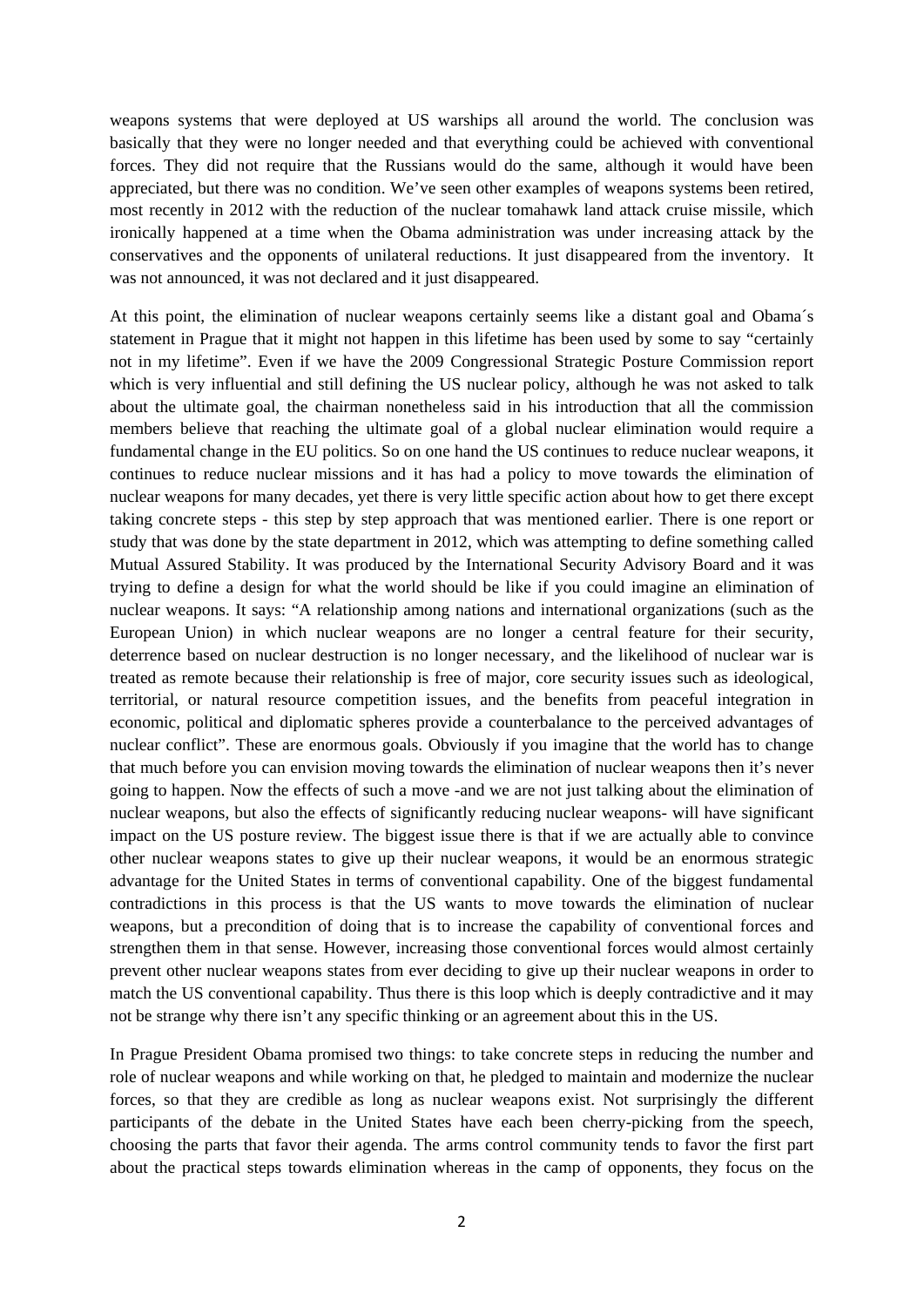other aspect which is about modernizing the remaining arsenal and that has taken over the debate for the last couple of years in the United States. Seen from the outside, the US has a nuclear policy which comes across as schizophrenic and where it can be hard to grasp the point. Mr. Kristensen hopes that gradually the debate will be more specific about where the emphasis is. Ironically the debate over this issue has not only exposed some of the contradictions within the US policy, but it has also exposed some of the challenges, some of the allies who depend on continuity and rely on US nuclear weapons for their own protection. There is a requirement both for the United States but also for the other countries to think more deeply about what this process will look like and how we get there.

In terms of the effects on deterrence, one of the problems of course is that 'deterrence' is one of the most misused words you can possibly think of, because it can be used to define pretty much anything and when people tend to use 'deterrence', it is not always clear what they mean. According to Mr. Kristensen, the arms control community in the US and the US government officials tend to talk about deterrence and assess the deterrence requirements from two different perspectives. The arms control community tends to talk about disarmament from a very simplistic view, saying that these are the types of forces that can inflict a certain amount of damage that would be required to deter any rational advisory. Of course that is also the starting point for the military and those policy makers who shape the nuclear posture and policy, but their focus is more on the next step: If deterrence fails what are the requirements to the forces to win or to de-escalate the conflict on conditions that are simple to the US and its allies? So these two different ways of talking about deterrence means that two communities end up on very different conclusions about what is needed, what can be done and how quickly. This is not just a problem in the United States, we can also see huge differences between the individual nuclear weapon states if you ask them what kinds of forces and how many of them they need to maintain a credible deterrent. Russia and the United States have several thousands of nuclear weapons and hundreds of them deployed on a continuous alert, but if one asks other nuclear weapons states, they can maintain the deterrence with much less. The United States and Russia insist that they have to have nuclear forces on alert. Britain and France to some extent, but much less and all the other nuclear weapons states on this planet do not see a need for having nuclear weapons on alert during peace time for their deterrence needs. Therefore there are very different perspectives and very different ways to achieve decisions about how much is needed and what kind of deterrence will work.

The end of proliferation appears very difficult and the US has not been very specific in the public debate in identifying what those conditions will have to be. Right now the focus is not on that, but on the gradual reduction and the drawdown of force levels. One of the biggest problems for the Obama administration is that we have just seen the new employment policy for nuclear weapons employment strategy come out. Whereas it's pretty straight forward to illustrate that you have reduced the numbers of nuclear weapons, it is much harder to illustrate how you have reduced the role of the nuclear weapons. How do you illustrate that? Because if you say it is important, you have to be able to show that you have done it and that it has some real impact on the world.

In terms of how to reduce the role of nuclear weapons, the arms control community talks about this as a very important way to constrain the nuclear weapons states, almost force their hand towards deeper cuts and elimination. For the administration it looks more as a way to catch up with reality that is happening in the world, when for example the situation with the Soviet Union ended, there was obviously enormous changes to the posture and many of the nuclear missions simply fell away. But now as we are looking at the next couple of decades, how to illustrate how we further reduce the role? Does it mean one has to explicitly explain what is left? This is one of the dilemmas in the guidance policy. How does that affect how we are currently planning nuclear operations? How do you illustrate additional steps? That is the real challenge. Finally, Mr. Kristensen said that the US has to be more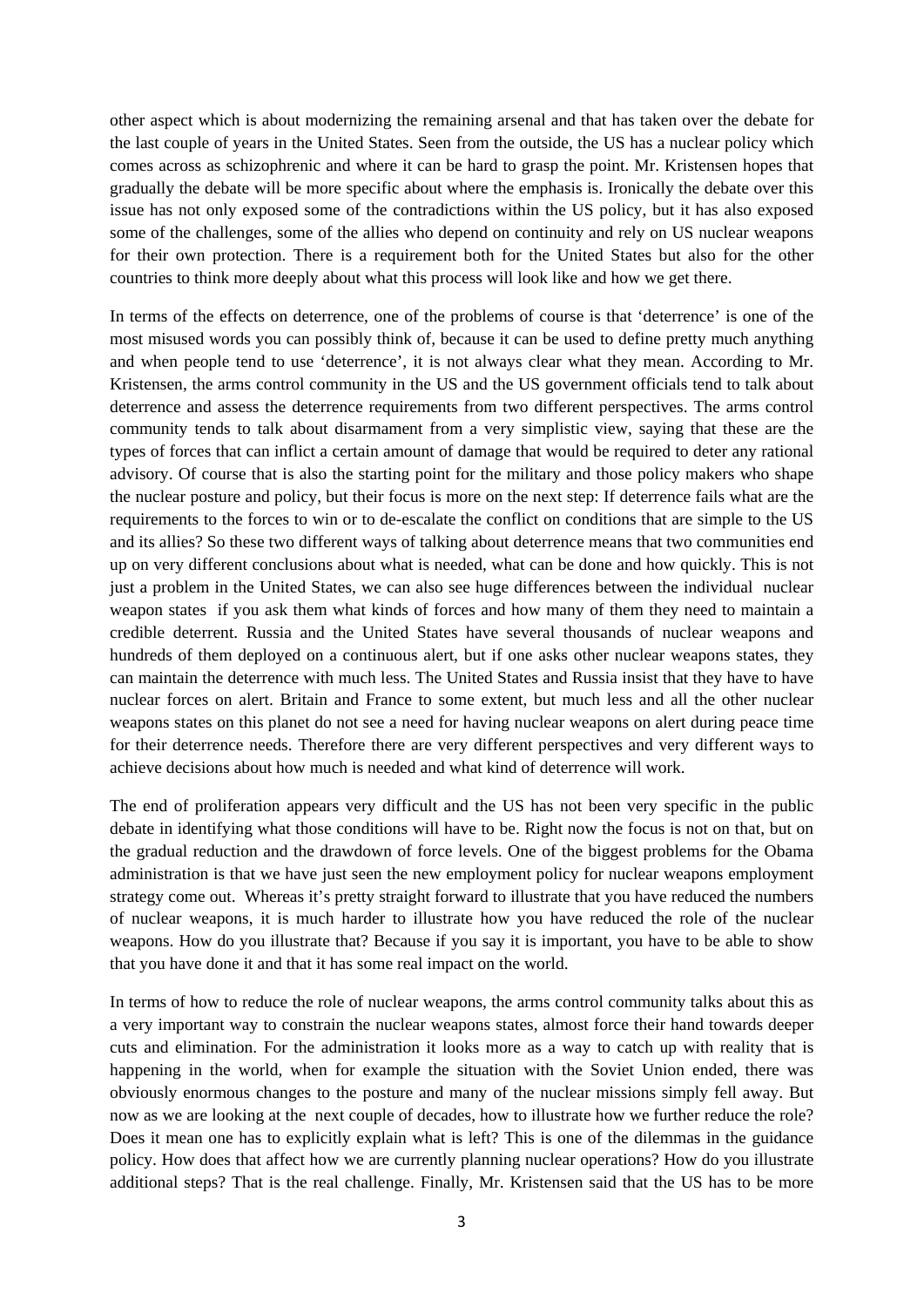specific about what the conditions are for moving forward. Also, one has to be careful not to overdramatize the circumstances that should be in place for nuclear elimination. It is, of course, always possible to argue that something is really hard and very risky, especially when it hasn't been done before. However, just because moving toward deep cuts and eventual elimination is difficult, doesn't mean we should let that deter us from trying to find some of the conditions that need to be in place so we can move forward.

## **NIKOLAI SOKOLOV**

#### *Senior Fellow, Vienna Center for Disarmament and Non-Proliferation (VCDNP), Vienna*

Mr. Sokov started by joking how he doesn't like talking about Russia as he finds it boring, but that it was the only way he could get into the conference. According to him, the world is made of pessimists and optimists. The pessimists say that a world without nuclear weapons cannot be worse than the world today, and the optimists say it can be worse. The Russians quite obviously belong to the category of optimists.

When contemplating the future world, there are two key questions: Firstly, does the future world need deterrence as a policy? Secondly, should that deterrence be nuclear? It is as simple as that and discussions about missiles, sophisticated war plans or escalation scenarios are secondary. The central thing about nuclear weapons is that they are so terrible that they provide ultimate deterrence. It is true that a taboo of using nuclear weapons exists. No one really plans using them, but their mere presence is something that can stop states from launching into World War III. This is also the foundation of the Russian thinking. The future world seen from Moscow looks dark, unpredictable and quite dangerous. This vision is to a large extent formed by the experience of a series of wars, which have primarily been launched by the United States and NATO. We're talking about Iraq, Libya… And now we face the Syrian scenario about the use of force, which is a violation of the international law. Thus what has happened after the end of the cold war, is that the use of force by great powers has become more common than during the cold war. In some ways the world is actually worse than yesterday ,says Sokov, and explains how in the US older people tend to say that the cold war was actually bad, but at least they understood what was going on. Things were more predictable back then, now things seem very unclear.

When we talk about the future trajectory of the international system, most of the talk has focused around a multi-polar world since the late 90's. That talk was actually launched by Primakov when he was Prime Minister. The trick here is that the use of the term in Russia is actually wrong. When Primakov talks about multi-polarity, - and even today when we hear a discourse about multipolarityhe actually means a whole different concept: a concert of powers like the Congress of Vienna. According to his vision the great powers should come together to make joint decisions and the Security Council is the place where this is supposed to happen. Unfortunately that vision was shattered rather quickly, with Kosovo already in 1999. The interesting thing about the concert of powers is that there is a dissipation of power in today's world whereas in the past you had a very small group of states that were supposed to be part of the concert. Now as Russia sees that dissipation, it prefers to work through different bodies, the G20 and new kinds of arrangements, but with the same principle. For example the G8 is really seen as quite useless, because the differences and conflicts continue to prevail. At the same time we have seen the impact of the global wars that have happened during the last 15 years and the continuing conflicts with the United States and other great powers. In addition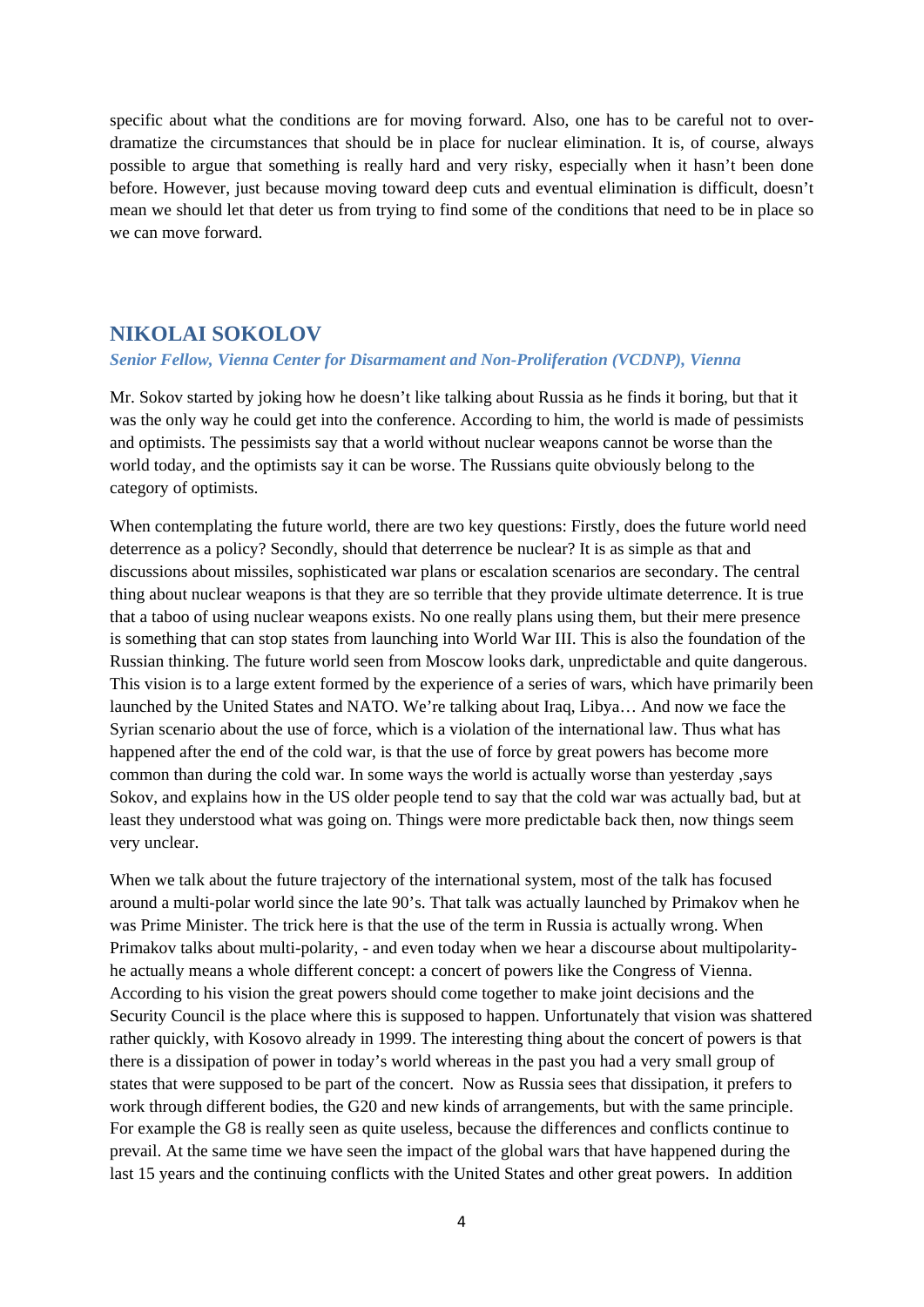there is the China issue, which is like the elephant's presence in Russia's room, which they don't talk about, or if they do, it's in a neutral way. We know from theory that a multi-polar world is based on a balance of powers, therefore the more the Russians are beginning to see that the concert idea does not work, Syria is just another reason to think that way, the more they believe in the classic balance of power system. And if we talk about the classic balance of power system, we need that ultimate deterrence or the world will slide into World War III.

Mr. Sokov went on to repeat that looking from Moscow, the world seems quite dark and dangerous, although this is his personal view, as he doesn't represent the government or any non-governmental organization. Thus if a state needs solid deterrence capability for the future, can it rely on conventional capability? Today the United States and its allies have a near monopoly of conventional capability and if the elimination of nuclear weapons will just freeze that monopoly, then who will want to eliminate the nuclear weapons? That's exactly the Russian point of view and that's why Russia does supports the concept of limited nuclear use to balance that conventional superiority. Of course Russia is trying to build its own conventional capability and Mr. Sokov believes that Russia will probably succeed in this. In fact research shows that the technological gap is actually very narrow, but the big question remaining is will the United States agree to eliminate the nuclear weapons? And what about China and India? That's a big question mark. But more importantly, continues Mr. Sokov, the problem with conventional deterrence is that it's usable! If conventional deterrence can in fact reduce collateral damage and all the horrid things associated with conventional warfare, we can actually expect the conventional deterrence to be used, he explains. In this sense if we eliminate nuclear weapons but the international system is the same as it is now, we will likely see conventional war, which will be rather nasty. This once again leads us to the idea that we probably need that ultimate deterrence, because nuclear weapons are so terrible that no one wants to see them being used.

To conclude, Mr. Sokov asked if the efficiency of an international system built on conventional deterrence could be mended? He was remembering the 80's and 90's when he worked for the Soviet and Russian Foreign Ministry where they tried to answer that question. The idea was to develop Gorbachev's initiative on comprehensive system of international securities. They tried to develop the concept and thought about economic integration, humanitarian and cultural issues, international law. The result was an extensive concept paper, but in Mr. Sokov's view the team failed to construct a world, which would be harmonious. The interesting question is how you do it today, because now we have the legacy of the use of force outside the international law and secondly we have non-state actors, something that we didn't have to take into account in the 80's. This makes it extremely difficult. The system of international relations is clearly unrealistic, argues Mr. Sokov, but when we look at states we see real instruments that are being used to deal with these kinds of problems and challenges, and that's a fundamental contradiction built-in into the system. His final point was that in the future, Russia is likely to continue to listen to the concert of powers, but it will probably become increasingly pessimistic. It will insist on being in charge at the Security Council, but all the challenges discussed above will actually lead it to rely on a combination of nuclear and conventional capability for security. As the conventional capability develops and improves, the old Russian security policy, which relies on nuclear weapons will probably go down. Nevertheless Mr. Sokov does not really see a complete removal of nuclear capability in Russia's policy in the foreseeable future.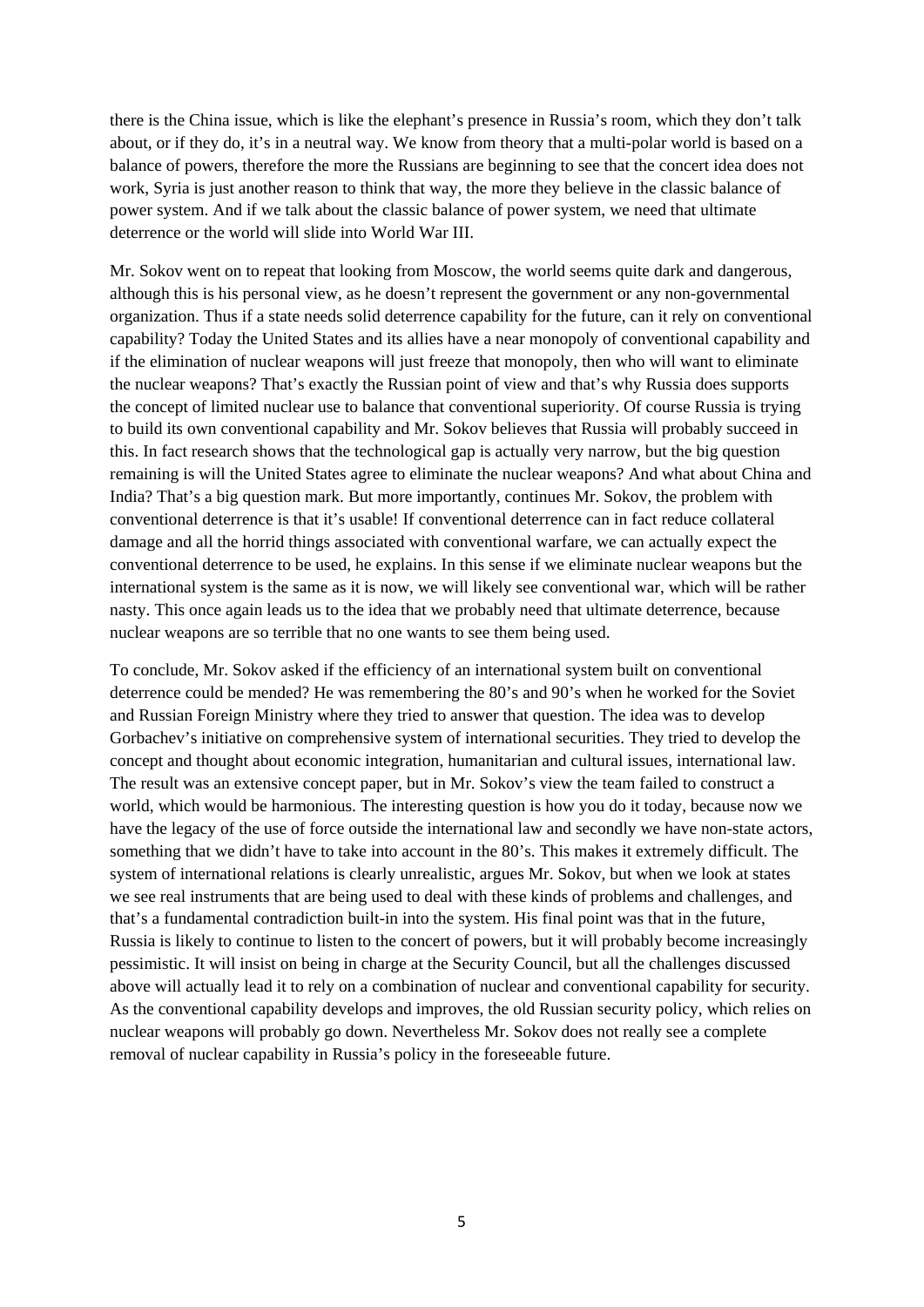## **BERND W. KUBBIG**

*Senior Research Fellow, Peace Research Institute Frankfurt (PRIF – HSFK)* 

The last time when Mr. Kubbig was in Prague in 2006, he was presenting a book on missile defense. He recalled that the discussion was quite intense: The minister of defense actually said that all critics of the missile defense are "idiots". Strong words, which ignited a really good discussion on this subject at the time. Now in his 2013 speech, Kubbig wanted to invite the audience on a trip from Prague to Helsinki, in order to fill in some gaps in President Obama's somewhat schizophrenic Prague speech and to talk about the topic of nuclear free world without making reference to the region. Mr. Kubbig also wished to incorporate and integrate some of the positions heard earlier at the conference about concretizing Obama´s Prague speech by going to Helsinki. According to him, Helsinki stands as the symbol for the so far not very productive effort of the international community to fulfill its own pledge of May 2010: it was planned in the context of the NPT review conference to envisage a conference in Helsinki to be held in 2012 that would have dealt with the establishment of a nuclear free, a biological free and a chemical free zone in the Middle East. It is a much more demanding goal than Mr. Obama has set out in Prague in 2009.

Mr. Kubbig introduced the regional aspects of missile defense and also spoke about the potential future role of missile defense between the United States and Russia in respect to creating such a conference in Helsinki. It has to be said that both Russia and the United States are the conveners of the conference, which has not been taking place partly because Middle East states have big disagreements, but also because the two conveners Russia and United States do not share basic assumptions and they also have big disagreements. Keeping the recent Syria disaster in mind, it would be important to have such a conference in a zone like Helsinki, in a region that is free of all those weapons including the chemical ones.

As part of the first step, Kubbig asked to what extent the United States and Russia have behaved in a way that can or cannot be constructive when it comes to preparing such a Helsinki conference? His assessment of the role of missile defense in terms of either complicating or improving the relationship between Moscow and Washington as a great condition to get such a conference on the Middle East is not very charming. The missile defense issue has become and has been a spoiler. It has complicated things, it has not lead to any cooperative efforts that could have affected the behavior of both states when it comes to dealing with the pledged Middle East conference in Helsinki. This is not a positive statement and it is actually so negative that many supporters of missile defense have argued that missile defense in the East-West relationship could be a game changer to the positive. Again, the result is not just negative, but it is counterproductive. At the same time it's far too easy to put the blame on missile defense, which is a part of a much broader and complicated relationship between the East and the West. It has become clear that the relations especially between Moscow and Washington have become sour not just because of the missile defense but because of domestic issues which increasingly have played an important role.

If one tries to find ways to make super power relationships (Russia and America) more productive when it comes to the building or the convening of an important conference in Helsinki on regional aspects, one has to find other ways rather than focusing on missile defense. It is important to emphasize that the blame is not just on the United States and Russia – that is obviously very easy. The Europeans as external powers when it comes to convening a conference on the WMD free zone in the Middle East, have also a role to play as bystanders and they could hopefully act as a model for the Middle East as a region without nuclear weapons. According to Kubbig, it is hard to see how 20 years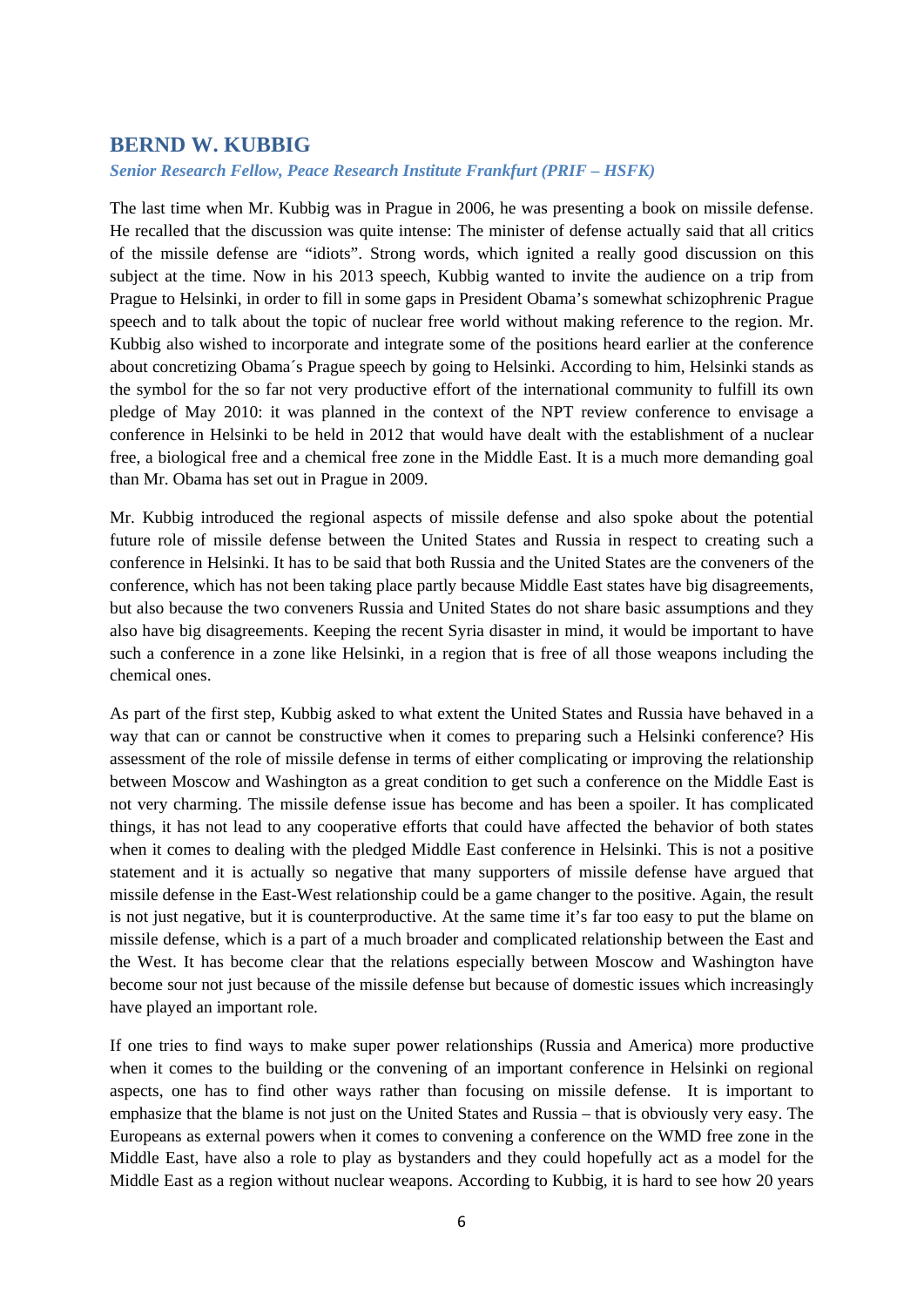after the Cold War it has still not been possible to make Europe a nuclear free zone, which would make Europeans a role model and much more credible. Mr. Kubbig thinks it is important to note that such an undertaking in Finland or elsewhere is something that has to start from the assumption that regional dynamics and regional constellations are paramount, because it's conflicts and regional state relationships that count the most in explaining why the countries in the Middle East have acquired nuclear weapons, i.e. in the case of Israel or why they might acquire nuclear weapons, i.e. in the case of Iran. Regional dynamics might also explain why other countries have not decided to become nuclear.

Kubbig's second assumption is that if we wish to embark on a Regional Zero, you have to take into account those motives and those interests that drive the countries national programs. Those motives are at the same time an obstacle to the reductions and global zero. What does it mean for a conference that wants to concretize and regionalize Mr. Obama's speech in Prague in 2009? It means in the first place that the starting point is to get those countries from the region together to spend time in Helsinki and let them talk and express their security concerns; Why do they have the weapons? What are their fears? The second point is to overcome the unfruitful juxtapositions that we have heard from The Egyptians and the Israelis. The Egyptians want to have nuclear disarmament in an overnight period and they are afraid of nuclear weapons although they are not sure whether Israel really has them. Therefore we must bridge such delicate and obvious situations and this can be achieved by first trying to design state of the art confidence-building measures. That means we may try to first start with visits and military contact etc. At the same time we won't get very far because that's where the pre-Helsinki talks are stuck at the moment, on Regional Zero. The Egyptian leadership is very impatient and asks Israel to do things overnight. What we can try to design is a number of confidence building steps that relate to communications, that do not tackle Israelis, but try to find ways of doing this in a very modest and patient way. Unfortunately this is not the way the regional situation has developed so far. Mr. Kubbig believes that it is the academics who should try to design a concept which takes security concerns and regional dynamics into account, but at the same time in a form which does justice to the security concerns, both of the Arab world and of Israel.

Having said that the Middle East is primarily about regional politics and dynamics constellations, Mr. Kubbig notes one exception– Iran. He thinks that in this case one can explain their interest in missile program and in the nuclear program to a large extent with regional dynamics and with their experience. In this respect, the Middle East is not an island, the external relations are important. He argues that if it was possible to tackle the US-Iranian relationship, which can be described as traumatized, and if this relationship could be repaired, 80 % of all the problems we are talking about and the Regional Zero could probably be addressed. The only hope is that the president who made such a nice speech in Prague would make Helsinki happen, however, Mr. Kubbig believes he won't. And if this was the case with respect to Syria for example, we could have a real and adequate response to the terrible things that happened in August. He is not talking about a military strike, but engaging Iran and engaging the Russians in a way that does not irritate Hassan. The Global Zero and the Regional Zero do fit together in many respects, but we should not overlook the regional specifics. If Mr. Obama chose the role of a thoughtful mediator between states in the Middle East, he could really improve the situation, concludes Kubbig.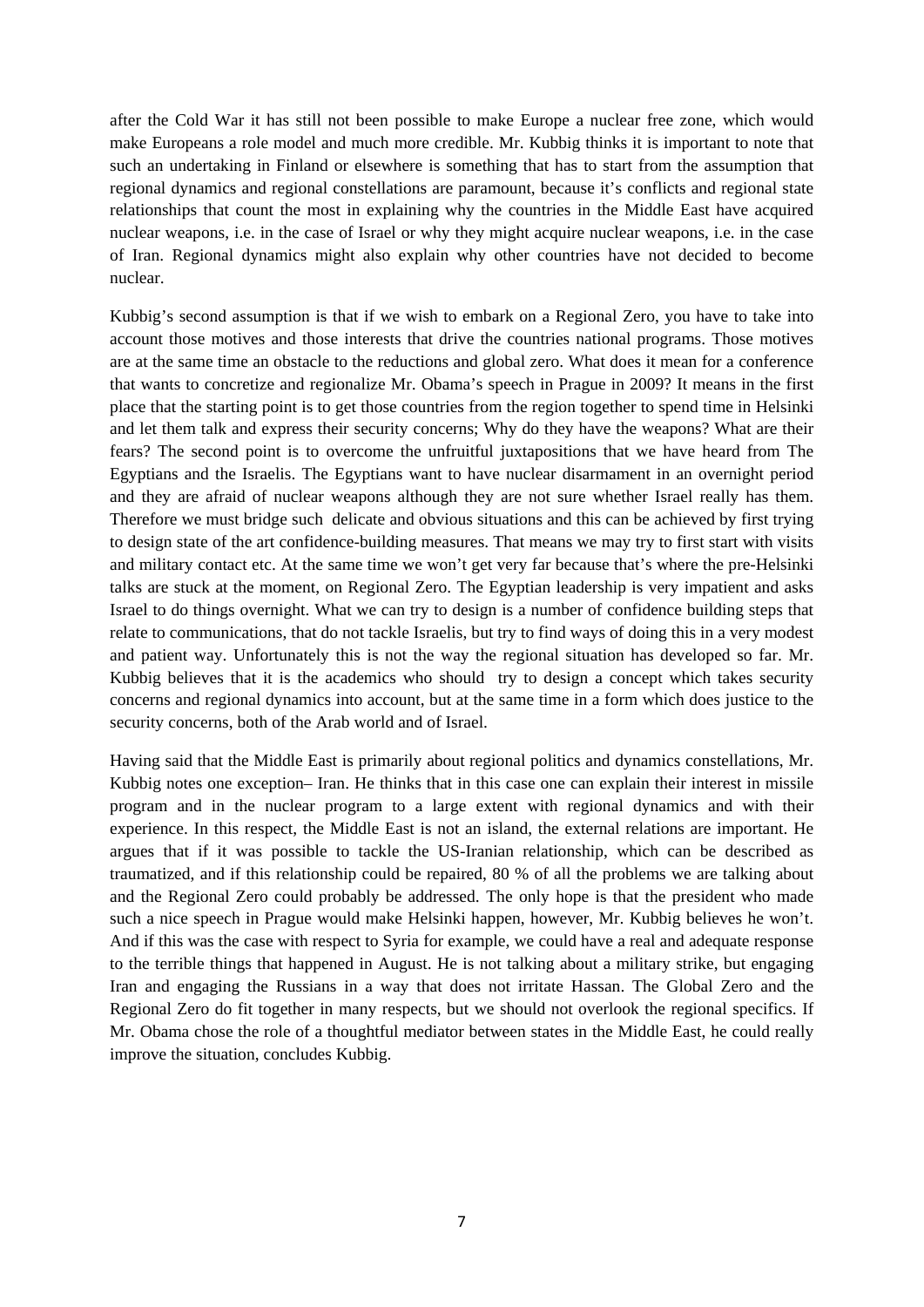## **CAMILLE GRAND**

### *Director of the Fondation pour la Recherche Stratégique, Paris*

Mr. Grand wished to update the presentation of the Prague Agenda after nearly five years later, in order to look back at what was behind the Prague speech and to do a reality check; where we are, where are we heading and what sort of results we have achieved collectively. In his view the Prague Agenda laid down a vision of a road leading to the complete elimination of nuclear weapons in a rather undefined timeframe. As the other speakers said, it was not the first speech by a world leader in office stating this ultimate objective, since President Reagan and President Gorbachev made statements that echoed the Prague speech in a different strategic environment. Nevertheless it was probably one of the most eloquent speeches, because it did combine vision, strategy and a series of practical steps. Therefore it represents a benchmark. Many analysts argue that vision matters and that long term objectives are necessary for achieving short term successes. A good methodology is to assess some of the ideas behind the Prague speech as well as the objectives enshrined in it and check what sort of progress has been achieved and if further progress can be anticipated as part of the US policy and globally.

One of the key elements of Obama's speech was the diminution of the role of nuclear weapons in global security policy. This objective in Mr. Grand's opinion has made some progress since the Prague speech and some of its language has been included in international documents and statements. Obviously the NPT 2010 document has a more forceful language on that point than the NPT document from 2000, in addition G8 statements, NATO summits and other major events have in different ways incorporated some parts of the Agenda. Despite the reluctance of some others such as Russia, it has made its way into international language. However, what is striking is how the Nuclear Posture Review of 2010 hasn't led to many changes in the nuclear policy of the US and some of the points that were raised in this conference were not formally included into the NPR. Altogether we see that in the US Nuclear Posture Review, it's more continuity that has prevailed in the way that the US approaches nuclear weapons and in the way the NPR very much relies on the second part of the Prague speech, the one about the safe and reliable nuclear arsenal for a foreseeable future.

On the other hand countries such as Russia and China seem to be taking a different direction than diminishing the role of nuclear weapons in their security policy. When it comes to Russia, it is quite clear that multiple statements and policy decision by Putin tend to re-emphasize the role of nuclear weapons in the Russian security posture, and clearly point to the fact that Russia relies heavily and possibly even more than before in its nuclear capabilities in this strategic environment, which is not perceived as safe. The Chinese continue to pursue their modernization at a significant pace, not necessarily ending up in an arms race project, but they definitely don't want to be the smallest of the P5. Then there are the newcomers, such as Pakistan and to a lesser extent India, who are clearly not endorsing the objective of reducing the role of nuclear weapons in their security policy, quite the opposite in fact. Even in the Western world, NATO did not massively alter its own posture after the debate about the strategic concept in 2010 as the clearance and defence posture review itself were not much changed. So it seems that five years after the speech the US and the western defence policy are only marginally less nuclear and others are marginally even more nuclear. Therefore the entire purpose of diminishing the role of nuclear weapons in our defence policy has not necessarily been followed, explains Mr. Grand.

Secondly, another key element in the speech was the sharp reduction in numbers. Indeed the new START was successfully negotiated and led to a further reduction of strategic capabilities of both the US and Russia, but it did pass with such a narrow margin, that future treaties seem unlikely for many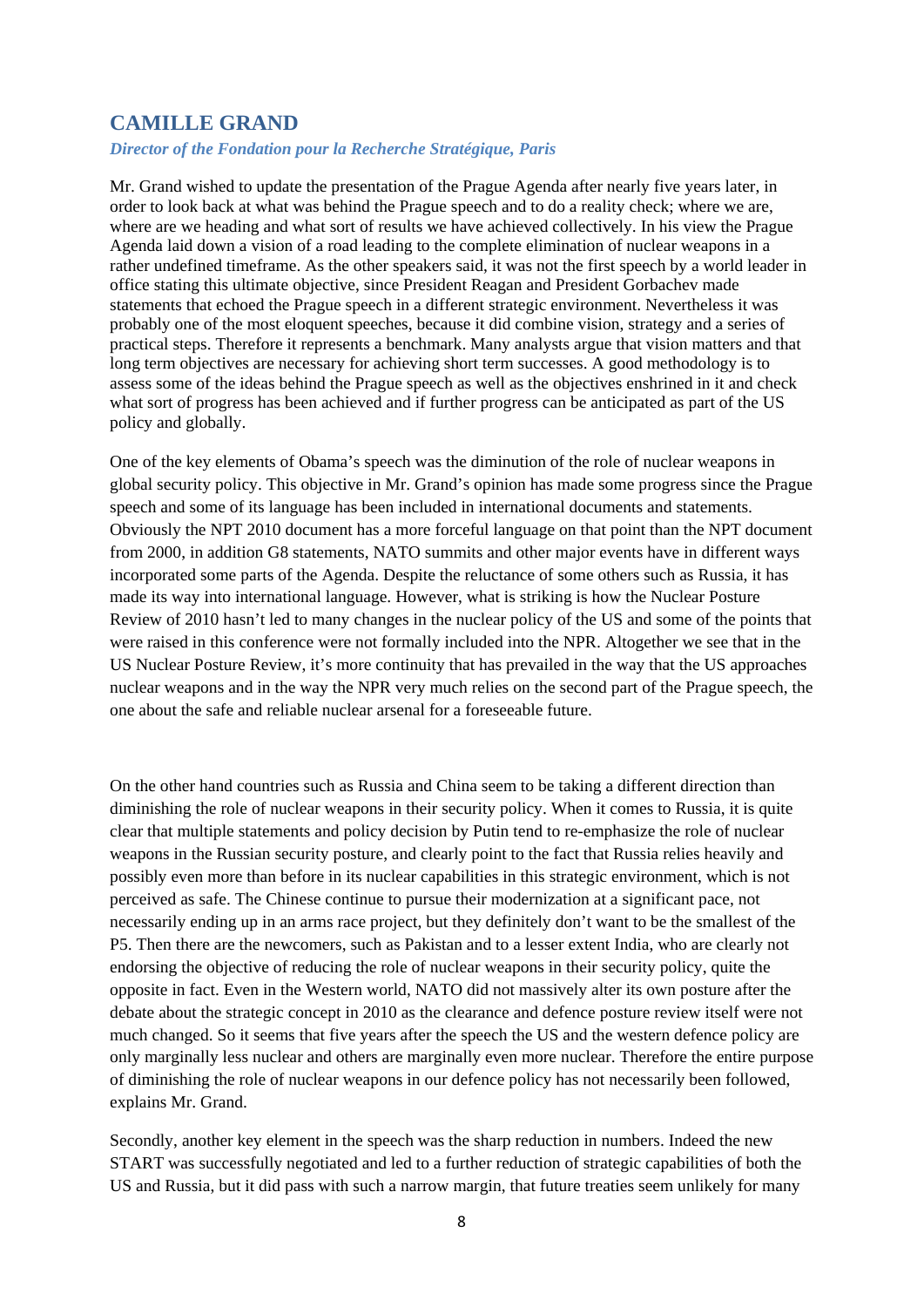years. Moreover, the reaction the US received from Russia after Obama's Berlin speech showed that from the Russian side the appetite for a full-on treaty is extraordinarily limited. The other members of the P5 have demonstrated little interest in joining the process and of course the debate on how to insert China into this as the Chinese capabilities grow is becoming a very complicated matter. Finally, and this is a point that is often forgotten, in terms of real numbers, not numbers on a treaty, the figures are going down very slowly and we are still talking about figures that are much closer to 10 000 than 1 500.

Thirdly, one important element which got a lot of attention amongst the Europeans in particular, was the fact that President Obama reintroduced the multilateral agenda when it came to nuclear issues, rather than taking purely unilateral or bilateral steps. The objective was to restore NPT Consensus after the figure of the 2005 NPT conference and to negotiate the Fissile Material Cut-off Treaty. In reality the NPT document was adopted by Consensus in 2010, but in the last couple of years, the consensus has been shaken, argues Mr. Grand. The lack of progress in the Middle East Nuclear Weapon-Free Zone announces fairly sour debates in the future NPT meetings. As you might know, the Egyptians walked out of the last NPT conference to protest against the fact that the 2012 conference did not happen. The CTBT has not yet been ratified and Mr. Grand thinks there hasn't been a true effort behind it; the Obama administration has not put a lot of political capital into it, probably because they believe that it won't go through Senate and due to opposition by Pakistan and China.

The Fourth element was the issue of addressing nuclear security challenges. On this front we have seen significant progress by the holding of two summits in Washington and Seoul, and the Obama administration has managed to put the issue on the agenda. Mr. Grand has doubts that a summitry about the matter would be the next step forward, as it is really becoming an expert issue. In some ways success has been achieved by highlighting the issue with the two summits, but it has now led back to expert meetings rather than summitries. Thus it is unlikely that there will be the same numbers of heads of states and governments who will attend the Hague meeting.

Last and more importantly, from Mr. Grand's perspective, one of the core elements of the logic behind the Prague agenda and in the Prague speech was to strengthen the non-proliferation regime by giving a disarmament perspective. The fact that the NPT conference ended with a final document could give a false sense of success on that front, because the 2010 document was adopted at the expenses of the proliferation agenda since it was unable to mention the major non-proliferation crisis; Iran was not mentioned once in the final document and that was a deliberate decision of the US administration when it came clear, that it could kill any chances for Consensus. The DPRK was hardly mentioned because of China, so ultimately we have a non-proliferation treaty that doesn't deal with nonproliferation in order to pretend that there is a non-proliferation Consensus. Considering this and the nuclear weapons free zone debates, we are sort of shooting ourselves in the leg by doing that, says Mr. Grand. When actually looking at the real world, the situation in the DPRK and North East Asia is extremely troubling. In reality Iran is achieving significant progress towards nuclear capability and we've not been able so far to prevent that from happening through diplomacy. In reality weapons of mass destruction are being used in Syria and this is a significant development: for the first time since the 1988 a weapon of mass destruction has been used by a state, the international community is having enormous trouble in reacting and the members of the UN Security Council are having bitter debates about what is the proper course of action. Finally in South Asia, even though we pay less attention to it because it seems to be a sub-continental issue, the arms build-up and the arms race between Pakistan and India continue.